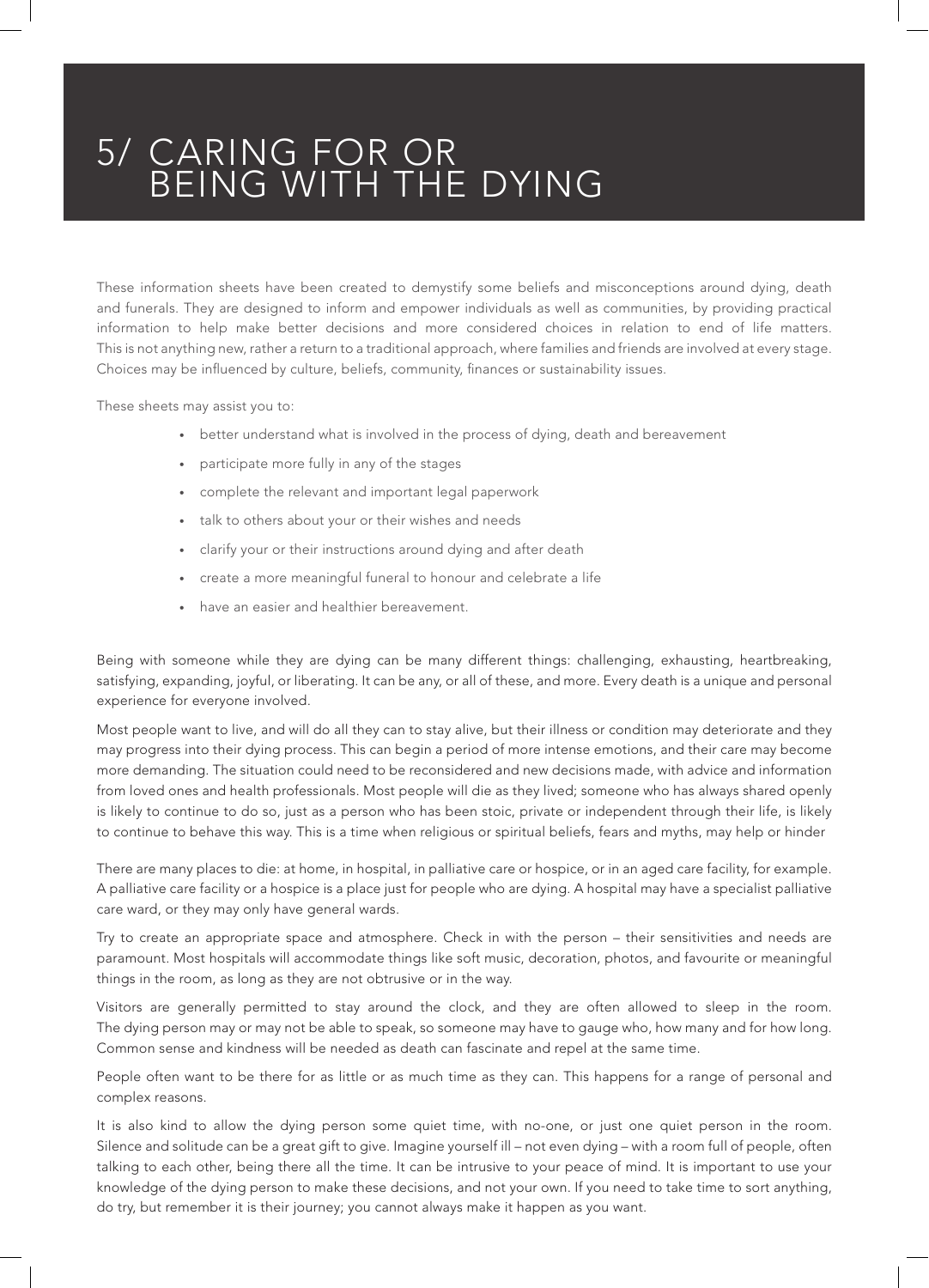# 5/ CARING FOR OR BEING WITH THE DYING

Some of the elements involved:

## MEDICAL TEAM

attending doctor/palliative care doctor, community nurses/palliative care nurses, social worker (palliative care).

### COMMUNITY TEAM

primary carer, family, friends, neighbours, church, sport and social groups.

#### DOCUMENTS

AHCP, EG, Last Will, Next of Kin, Person Responsible, Instructions on Death, and contact list, for example.

#### ENVIRONMENT

quiet house, suitable room, soft lighting, toilet and bath or shower access, and signs to inform or limit visitors.

### EQUIPMENT

bed, hospital bed and bar, pillows and light bedding, music machine, fans or air-conditioner, chair, walker, wheelchair, handles, commode, toilet and shower seat, bowl and toiletries, gloves, pads, hot water bottle, Internet access to research and receive bulletins that inform and to communicate, a bell, communication book, contact list, medication list, photos, altar, or other personal things. Chocolate, cigarettes, or alcohol may still be part of the person's life.

Be guided by the health professionals, and tune into your own knowing.

Some signs of the body shutting down are:

- No desire to eat, as the body does not need to be nourished
- No desire to drink, as it becomes too difficult to swallow
- Little or no faeces or urine
- Cool, moist or mottled skin
- Continuous sleeping
- Rhythmic periods of not breathing, and rattle-sounding breathing.

#### END OF LIFE, THE MOMENT OF DEATH

If you have been caring for someone in their dying, then their end of life may be gradual and not as shocking as it could seem right now. Death can also come suddenly, and catch you unaware; it is often when everyone has left the room, even for a moment.

The signs of approaching death may be a slowing down of the body's functions, a gradual or lesser interest in external things, like the world, politics, religion, community, friends, and even family. They may be with their own thoughts and feelings. Check in with them. If it is true or appropriate, assure them of your love, presence, gratitude, and of your ongoing well-being. It may or may not be appropriate, or you may or may not want to: kiss, touch, hold hands, say goodbye, speak, be quiet, cry, go outside, leave, carry on as normal, and be with your own partner or family.